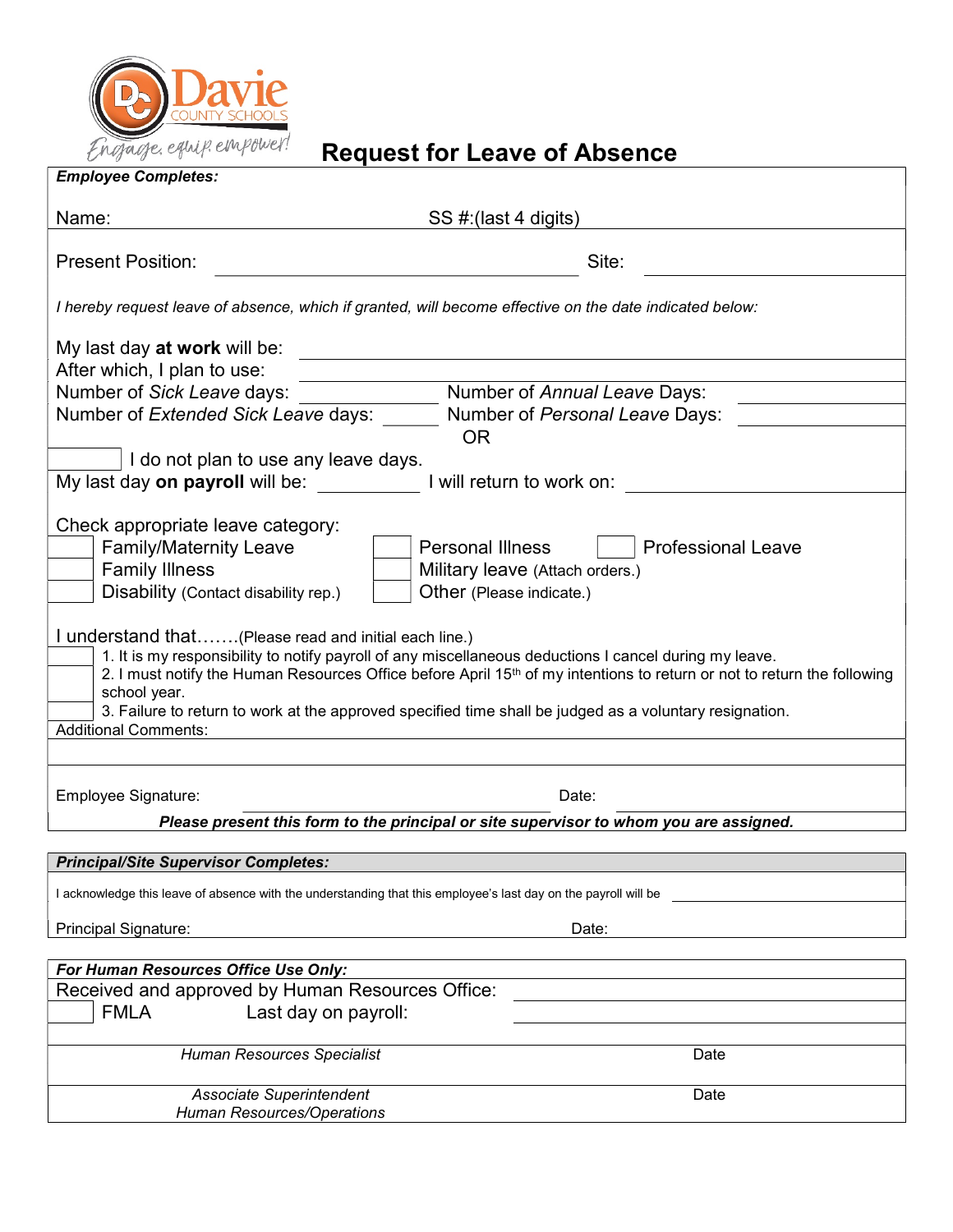

## $\sqrt{ }$ Health Care Provider Certification For Medical Leave of Absence

| Last 6 digits<br>of SSN:                                                                                                                                                                            |                                                                                                                                                                                                                                                                                                                                                                                             | <b>First Name</b>                                                                                                                                                                                              | MI              | <b>Last Name</b>                                                                             |  | <b>Position</b>                                   |  | <b>Phone Number(s)</b>            |  |  |
|-----------------------------------------------------------------------------------------------------------------------------------------------------------------------------------------------------|---------------------------------------------------------------------------------------------------------------------------------------------------------------------------------------------------------------------------------------------------------------------------------------------------------------------------------------------------------------------------------------------|----------------------------------------------------------------------------------------------------------------------------------------------------------------------------------------------------------------|-----------------|----------------------------------------------------------------------------------------------|--|---------------------------------------------------|--|-----------------------------------|--|--|
|                                                                                                                                                                                                     |                                                                                                                                                                                                                                                                                                                                                                                             |                                                                                                                                                                                                                |                 |                                                                                              |  |                                                   |  |                                   |  |  |
|                                                                                                                                                                                                     | <b>Requested Leave:</b>                                                                                                                                                                                                                                                                                                                                                                     |                                                                                                                                                                                                                |                 | <b>Medical Leave Requested for:</b>                                                          |  | Patient's Name (If leave is for a family member): |  |                                   |  |  |
|                                                                                                                                                                                                     | □ Continuous Leave                                                                                                                                                                                                                                                                                                                                                                          |                                                                                                                                                                                                                | $\Box$ Employee |                                                                                              |  |                                                   |  |                                   |  |  |
| □ Intermittent Leave                                                                                                                                                                                |                                                                                                                                                                                                                                                                                                                                                                                             | $\Box$ Immediate Family                                                                                                                                                                                        |                 | Patient's Relationship to Employee:<br>$\Box$ Spouse $\Box$ Parent $\Box$ Child $\Box$ Other |  |                                                   |  |                                   |  |  |
|                                                                                                                                                                                                     | I hereby authorize the undersigned medical professional to release any information acquired in the course of my examination or treatment to my<br>employer as indicated below. I understand that this information is to be furnished at no cost to my employer. I understand that this confidential<br>information will be used by DCS to determine eligibility for insurance and benefits. |                                                                                                                                                                                                                |                 |                                                                                              |  |                                                   |  |                                   |  |  |
|                                                                                                                                                                                                     | _Date:_________________                                                                                                                                                                                                                                                                                                                                                                     |                                                                                                                                                                                                                |                 |                                                                                              |  |                                                   |  |                                   |  |  |
| To Be Completed by Health Care Provider:<br>Date of Illness ________________________________Estimated Return to Work Date ______________________<br>Please check Yes or No for each question below: |                                                                                                                                                                                                                                                                                                                                                                                             |                                                                                                                                                                                                                |                 |                                                                                              |  |                                                   |  |                                   |  |  |
| $\Box$ Yes                                                                                                                                                                                          | l INo                                                                                                                                                                                                                                                                                                                                                                                       | Is it necessary for the employee to be absent from work for treatment or family care?                                                                                                                          |                 |                                                                                              |  |                                                   |  |                                   |  |  |
| $\Box$ Yes                                                                                                                                                                                          | $\Box$ No                                                                                                                                                                                                                                                                                                                                                                                   | Does the employee or family member have a health condition requiring either inpatient care or<br>treatment by a physician or other health care provider? If yes, indicate the treatment schedule               |                 |                                                                                              |  |                                                   |  |                                   |  |  |
| $\Box$ Yes                                                                                                                                                                                          | $\Box$ No                                                                                                                                                                                                                                                                                                                                                                                   | Is it medically necessary for the employee to be on leave for self or to assist a family member with<br>basic hygiene, nutrition, safety, transportation or psychological comfort? If yes, indicate the dates: |                 |                                                                                              |  |                                                   |  |                                   |  |  |
| $\Box$ Yes                                                                                                                                                                                          | $\Box$ No                                                                                                                                                                                                                                                                                                                                                                                   | Will the employee be able to return to a normal work schedule performing their required duties? If                                                                                                             |                 |                                                                                              |  |                                                   |  |                                   |  |  |
|                                                                                                                                                                                                     |                                                                                                                                                                                                                                                                                                                                                                                             |                                                                                                                                                                                                                |                 |                                                                                              |  |                                                   |  | <b>Health Care Provider Stamp</b> |  |  |

| Health Care Provider Name              | Health Care Provider Stamp |
|----------------------------------------|----------------------------|
| <b>Street Address</b>                  |                            |
| City, State, Zip<br>Phone              |                            |
| Health Care Provider Signature<br>Date |                            |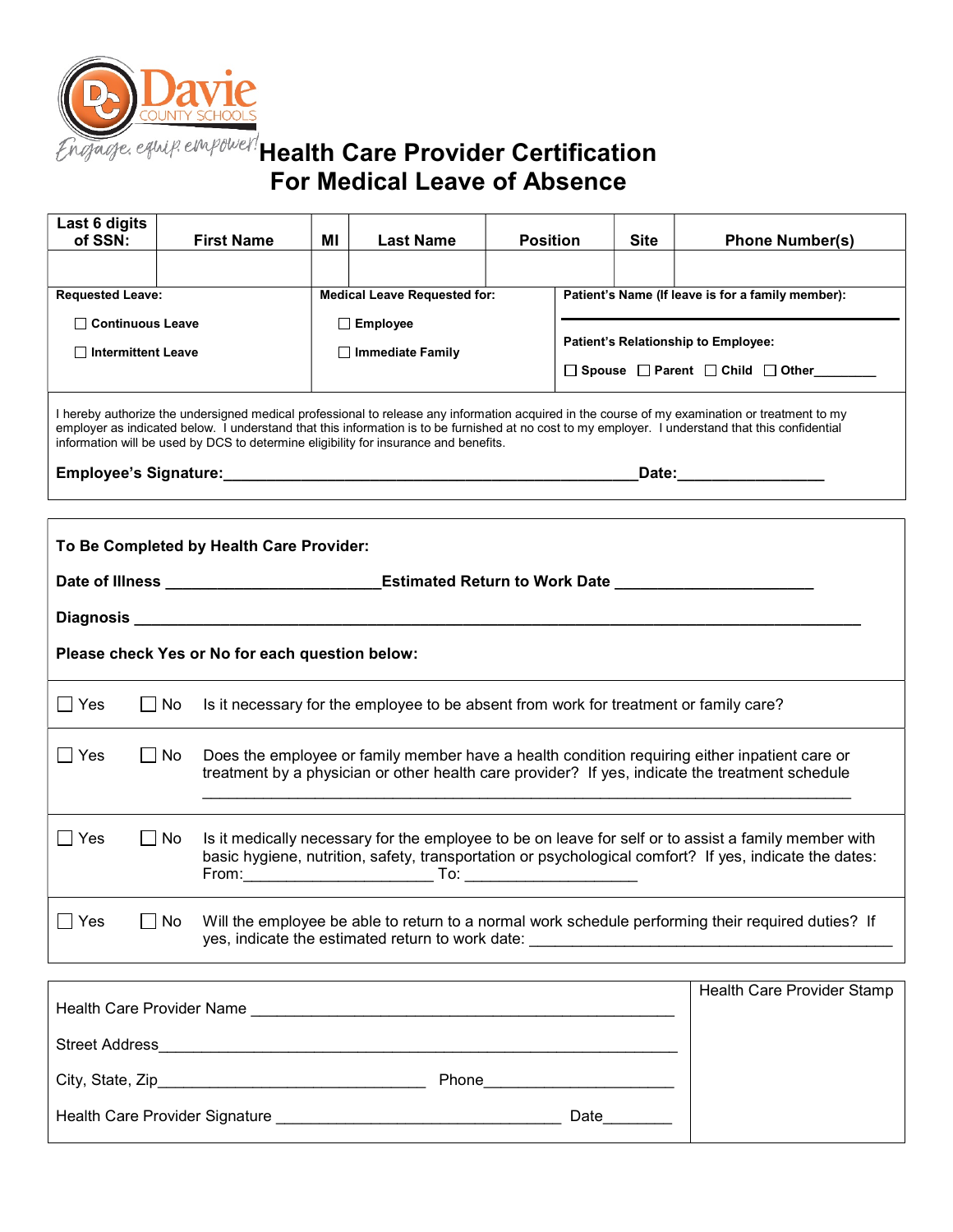### **Leave of Absence Guidelines**

If you will be **out of work more than 10 days**, leave of absence paperwork must be submitted immediately but no later than the tenth day from your last day worked. You need to complete a leave of absence form even if you have enough paid leave available to cover your absences. **Failure to submit paperwork within this timeframe could make you ineligible for continued employment.**

#### **What types of Leave are available?**

- 1. **Personal Illness:** Employees who are unable to work due to a medical condition may request a medical leave of absence. For those employees who qualify for FMLA in addition to this LOA, they shall run concurrently. Paid leave days available for this type of leave are: Sick Leave (SL), Annual Leave (AL), and Miscellaneous/Bonus Leave (MBL). May qualify for Voluntary Shared Leave (VSL) after exhaustion of SL, AL, and MBL. Classroom Teachers and Media Specialists who require a sub may be eligible for Extended Sick Leave (ESL) and Personal Leave (PL). Use of ESL and PL requires a deduction to help defray the cost of a substitute.
- 2. **Family Illness:** Employees may qualify for leave to assist an immediate family member with a serious medical condition. Immediate family is defined as: spouse, children, parents, brothers, sisters, grandparents, grandchildren and dependents living in the employee's household. Also included are step, half and in-law relationships. Employees who qualify may apply their sick leave toward their LOA. For those employees who qualify for FMLA in addition to this LOA, they shall run concurrently. Paid leave days available for this type of leave are: SL, AL, and MBL. May qualify for VSL after exhaustion of SL, AL, and MBL. Classroom Teachers and Media Specialists who require a sub may use PL.
- 3. **Military Leave:** Full-time and part-time employees who are called into active duty or for periods of active duty training may be eligible for Military Leave (ML). Employees must provide copies of orders for military leaves to be processed. Employees' rights to military leave are provided and protected under USERRA and other applicable federal and state laws. Leave with pay shall be granted for up to 15 workdays during the federal fiscal year (October 1 – September 30). If paid leave is not available and the military pay is less than DCS pay, the employee is eligible for differential pay. Contact Human Resources as soon as you are notified of your military leave.
- 4. **Educational/Professional Leave:** Only permanent full-time and part-time employees are eligible for this type of leave. Educational/professional leave is without pay. In some cases, requests for educational leave may be granted so employees can obtain additional education that will benefit both the employee and DCS. Employees must submit written requests before the courses or program begins. Proof of enrollment and course of study must be attached to the request for the leave. Some employees serving in specific capacities with state or local organizations may request a professional leave of absence. Such leaves must be approved prior to the beginning of the term of service and will require the Superintendent's approval.
- 5. **Parental Leave:** Employees may take up to one year of **unpaid** leave after the birth or adoption of a child from the date of birth or adoption. Up to 30 days of SL may be used immediately following the birth of a child or to care for a child placed with an employee for adoption. Paid leave days available for this type of leave are: SL, AL, and MBL. These days should be consecutive and within the first 12 months following the birth or adoption.
- 6. **Other Leave:** An employee seeking leave is responsible for making necessary arrangements as provided in the administrative procedures. With the exception of emergencies, an employee who desires a leave of absence without pay shall provide at least 60 days notice and shall submit a request in writing to the Board of Education stating the beginning and ending dates of the desired leave of absence. Consultation with the principal or immediate supervisor is expected. The superintendent may request documentation in support of the request. In determining the length of absence approved without pay, with the exception of military and family leave, due and proper consideration must be given to the welfare of the students as well as the employee. The superintendent may require notice of intent to return to work at reasonable time intervals during the leave. The superintendent is authorized to develop other procedures as needed.

#### **What is FMLA?**

- 1. FMLA is the Family Medical Leave Act of 1993. It provides job protection to eligible employees and allows up to 12 weeks of UNPAID LEAVE for personal illness, birth of a child, placement of an adopted or foster child, or to care for an immediate family member who has a serious health condition.
- 2. To be eligible for FMLA, you must have worked for DCS for at least 12 months and a minimum of 1,250 hours within the past 12 months.
- 3. You will be reinstated in the same or an equivalent position with the same pay and benefits as the position you held before your LOA.
- 4. See the website concerning FMLA to answer other questions: [www.ncoublicschools.org/fbs/personnel/benefits/](http://www.ncoublicschools.org/fbs/personnel/benefits/)
- 5. You will receive a copy of your LOA form, once the HR Office has processed it. The form will indicate if you are eligible for FMLA.